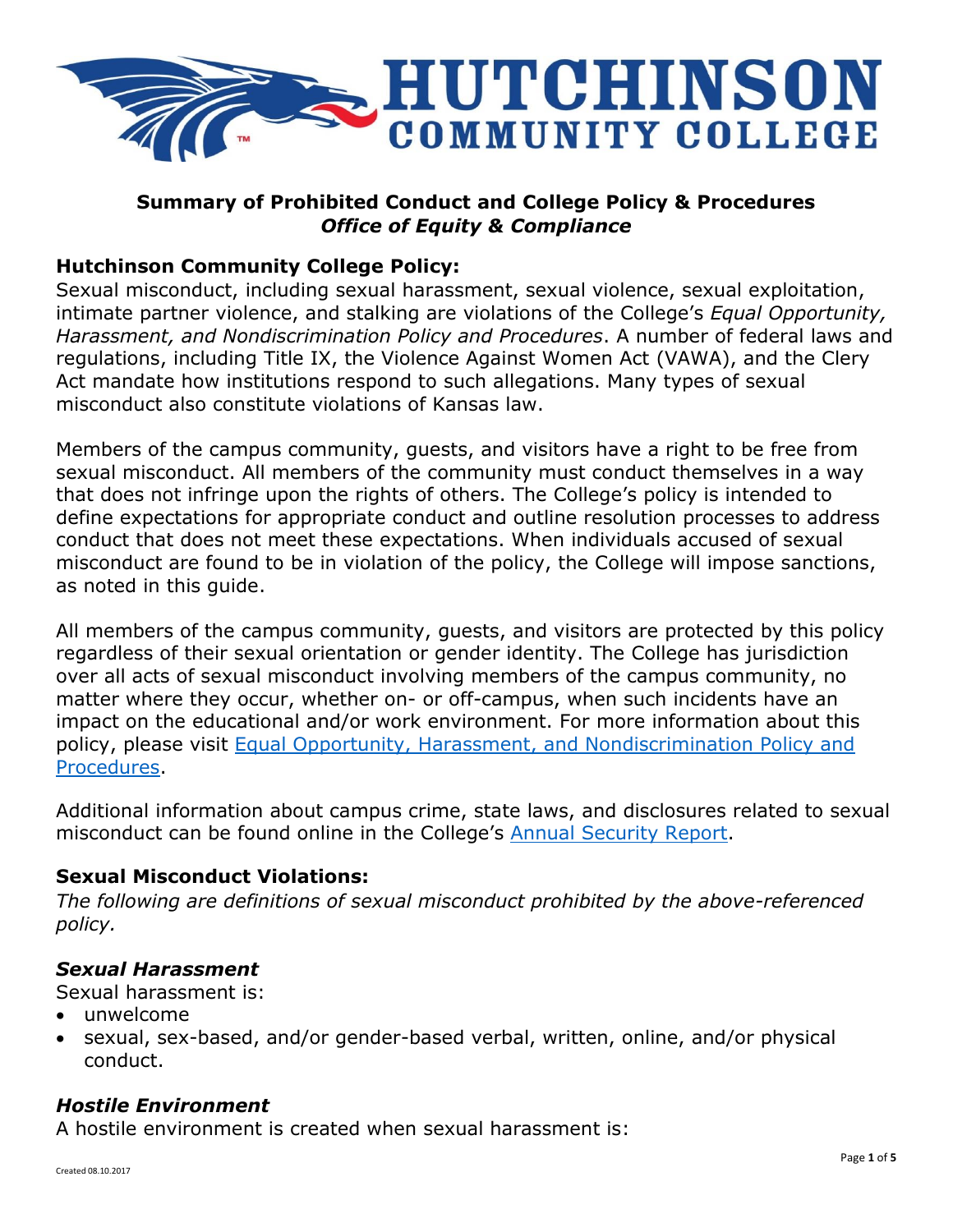- sufficiently severe, or
- persistent or pervasive, and
- objectively offensive that it:
	- o unreasonably interferes with, denies, or limits someone's ability to participate in or benefit from the institution's educational and/or employment, social, and/or residential program.

*Sanctions range from warning through expulsion/termination.*

### *Non-Consensual Sexual Intercourse*

Non-consensual sexual intercourse is:

- any sexual penetration or intercourse
- however slight,
- with any object,
- by a person upon another person,

• that is without consent and/or by force.

*Sanctions typically result in suspension or expulsion/termination*.

### *Non-Consensual Sexual Contact*

Non-consensual sexual contact is:

- any intentional sexual touching,
- however slight,
- with any object,
- by a person upon another person,
- that is without consent and/or by force.

*Sanctions range from warning through expulsion/termination*.

#### *Sexual Exploitation*

- Occurs when one person takes non-consensual or abusive sexual advantage of another for his/her own advantage or benefit, or to benefit or advantage anyone other than the one being exploited, and
- that the behavior does not otherwise constitute one of the other sexual misconduct offenses.

*Sanctions range from warning through expulsion/termination*.

#### *Intimate Partner Violence*

Intimate partner violence is:

- violence or emotional and/or psychological abuse between those in an intimate relationship toward each other;
- which includes those in a romantic relationship, dating, domestic, and/or relationship violence.

*Sanctions range from warning through expulsion/termination.*

### *Stalking*

Stalking is:

- a course of conduct directed at a specific person,
- on the basis of actual or perceived membership in a protected class,
- that is unwelcome, and,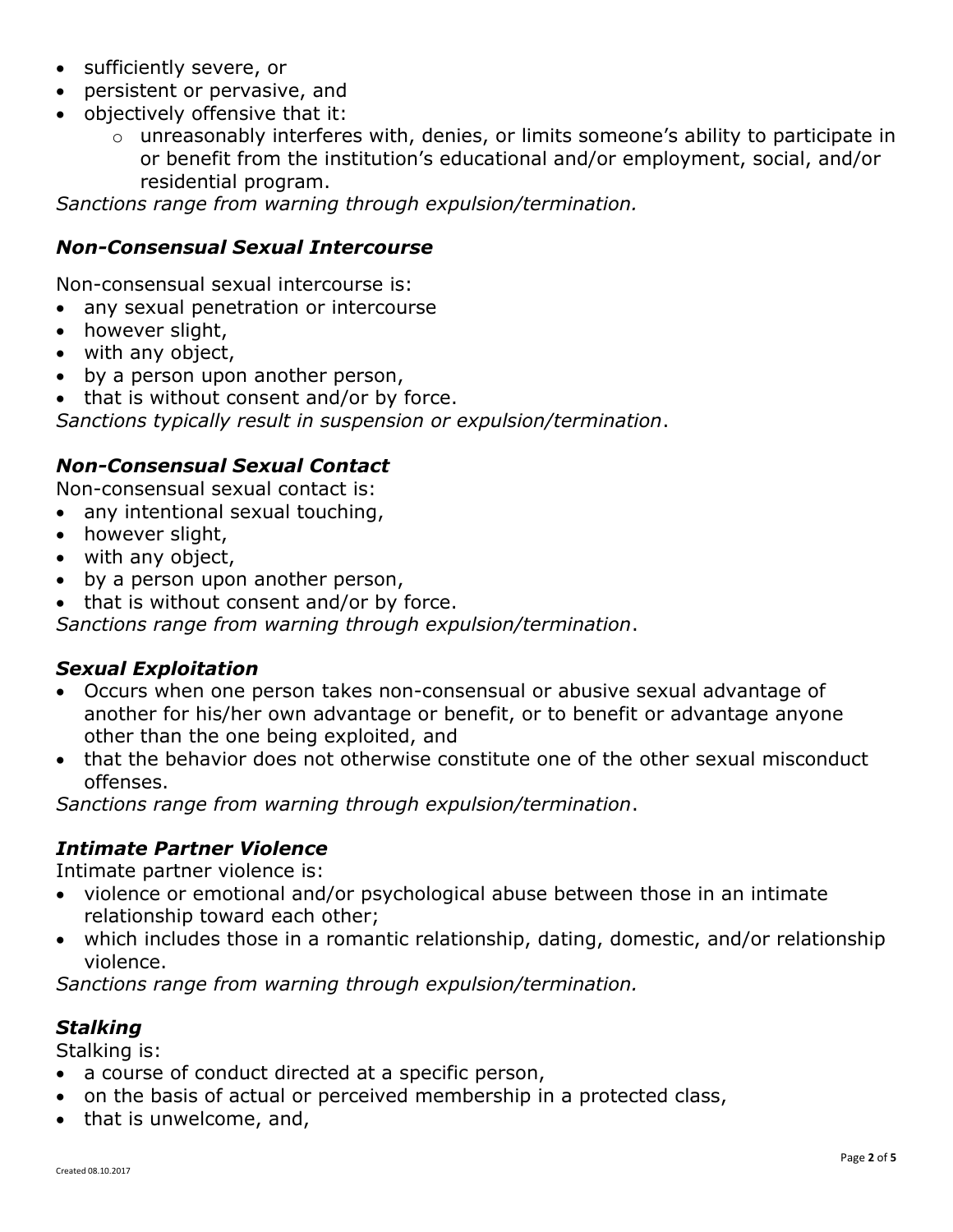would cause a reasonable person to feel fear.

*Sanctions range from warning through expulsion/termination.* Stalking also occurs if:

- repetitive and menacing
- pursuing, following, harassing, and/or interfering with the peace and/or safety of another.

*Sanctions typically result in suspension or expulsion/termination.*

## *Retaliation*

Retaliation is:

- any adverse action taken against a person participating in a protected activity,
- because of that person's participation in that protected activity.
	- o subject to limitations imposed by the First Amendment and/or academic freedom

*Sanctions range from warning through expulsion/termination.*

#### *Consent:*

Consent is knowing, voluntary, and clear permission, through word or action, to engage in mutually agreed upon sexual activity or contact.

Since different people may experience the same interactions differently, each party is responsible for making sure that their partner(s) has provided ongoing, clear consent to engage in any sexual activity or contact.

A person may withdraw consent at any time during sexual activity or contact through words or actions. If that happens, the other party must immediately cease the activity or contact. Pressuring another person into sexual activity can constitute coercion, which is also considered to be sexual misconduct and a violation of College policy.

Silence or the absence of resistance alone does not constitute consent. A victim is not required to resist or say "no" for an offense to be proven.

Consent to some forms of sexual activity (e.g., kissing, fondling, etc.) should not be construed as consent for other kinds of sexual activities (e.g., intercourse).

Being or having been in a dating relationship with the other party does not mean that consent for sexual activity exists.

Previous consent to sexual activity does not imply consent to sexual activity in the future.

To legally give consent in Kansas, individuals must be at least 16 years old.

#### *Force*

Force is defined as direct or indirect use of physical violence and/or imposing physically on someone to gain sexual access. Force, unless part of a mutually-permissible kink, is a clear demonstration of a lack of consent.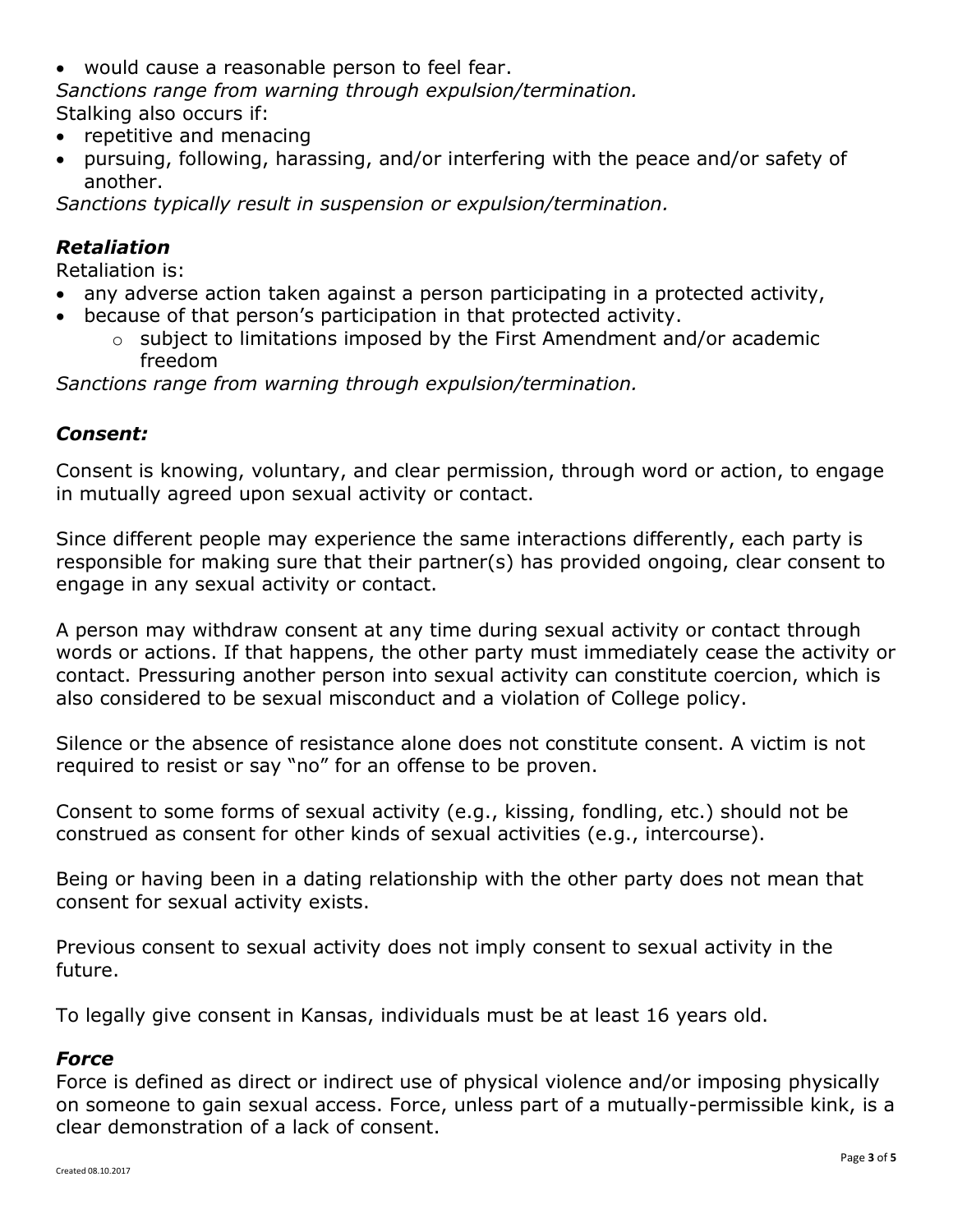## *Incapacitation*

Incapacitation is defined as a state in which individuals are unable to make rational, reasonable decisions because they lack the capacity to understand "who, what, when, where, why, or how" of a situation or interaction. Individuals cannot give sexual consent if they can't understand what is happening, or if they are disoriented, helpless, asleep, or unconscious for any reason. That applies even if it is because they voluntarily consumed alcohol or drugs. Unless consent is "knowing," it is not valid. Those engaging in sexual activity who know or should have known that the other party is incapacitated are engaging in sexual misconduct. The possession, use, distribution, and/or administration of any incapacitating substances is prohibited.

The fact that a responding party was intoxicated, and thus did not realize the reporting party was incapacitated, does not excuse sexual misconduct.

## *Key Info about HutchCC's Policy, Procedures, & Incident Response:*

Here are some essential things you should know about how potential instances of misconduct are addressed by HutchCC under both its policy and its legal obligations:

- At HutchCC the Coordinator of Equity and Compliance (Title IX Coordinator) oversees institutional efforts to comply with federal and state legislation—as well as college policy and procedures—regarding issues of discrimination, harassment, and equal opportunity. Jacob Gunden currently serves in this position. His office is located on the main floor of the Parker Student Union. He may be reached at 620-665-3512 or [email Jacob Gunden.](mailto:gundenj@hutchcc.edu)
- All students and employees are protected by HutchCC policy, regardless of whether they have a disability, are international or undocumented, and regardless of their sexual orientation and gender identity.
- Both HutchCC policy & federal law requires that
	- o HutchCC must respond promptly and effectively to sexual harassment and sexual violence
	- o HutchCC must provide interim measures as necessary
	- o HutchCC should make known where you can find confidential services
	- o HutchCC must conduct an adequate, reliable, and impartial investigation
	- o HutchCC must provide remedies as necessary

\*\*For a more detailed explanation of both your rights and HutchCC's responsibilities under Title IX, visit the "HCC Know Your Rights" handouts under the Documents option at [Campus Safety and Compliance documents\\*](http://www.hutchcc.edu/administration/campus-safety-and-compliance/)\*

### *Confidentiality & Reporting Responsibilities*

Most HutchCC Faculty, staff, and student employees—unless specifically exempted by HutchCC Policy—have been designated as Responsible Employees and are therefore *obligated to report any and all knowledge of such potential incidents* to the College's Coordinator of Equity and Compliance, regardless of the wishes or desires of the person that originally disclosed the information. If you are unclear about an individual's reporting obligation, ask them or consult HutchCC's [Equal Opportunity,](http://www.hutchcc.edu/equity)  [Harassment, and Nondiscrimination Policy and Procedures.](http://www.hutchcc.edu/equity)